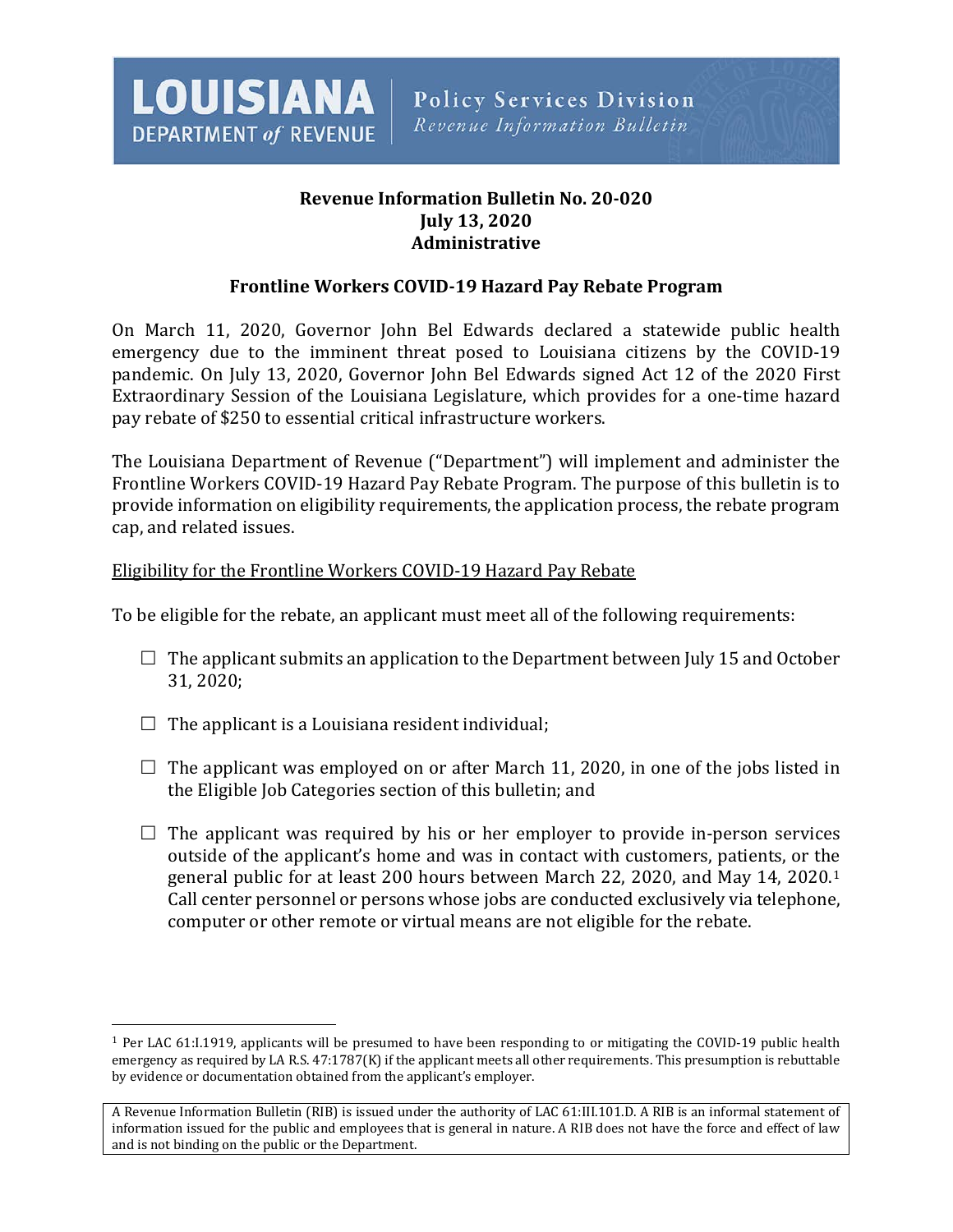### Eligible Job Categories

- Nurses, assistants, aides, medical residents, pharmacy staff, phlebotomists, respiratory therapist, and workers providing direct patient care in inpatient and outpatient dialysis facilities;
- Housekeeping, laundry services, food services and waste management personnel in hospitals and healthcare facilities;
- Long-term care facility personnel, outpatient care workers, home care workers, personal assistance providers, home health providers, home delivered meal providers, and childcare service providers;
- Emergency medical services (EMS) personnel, fire and rescue personnel, law enforcement personnel, and public health epidemiologists;
- Bus drivers; retail fuel service personnel; sanitation personnel; residential, commercial and industrial solid waste and hazardous waste removal personnel; storage and disposal personnel;
- Grocery store, convenience store, and food assistance program personnel;
- Mortuary service providers; or
- Veterinary service staff.

For further explanation of the eligible job categories, see the Job Descriptions section at the end of this bulletin.

# Independent Contractors, Self-Employed Individuals, and Gig Workers

Independent contractors, self-employed individual, and gig workers may be eligible for rebates if all of the same eligibility requirements are met. In the Employer Information section of the application, these types of workers must list their client, service recipient, or other type of payee, the address where the work was performed, and a description of services provided. The worker must also attach an explanation of how their services were substantially dedicated to responding to or mitigating the COVID-19 public health emergency.

# Application Process

Applicants are encouraged to submit their applications electronically by visiting [http://frontlineworkers.la.gov/.](http://frontlineworkers.la.gov/) Alternatively, applicants may submit their application via a printed form downloaded from the Department's website and mailed to the address on the form.

Once the application is submitted, the Department will review the applicant's information and verify it against available employment and tax return data. For expedited rebate payments, applicants are requested to submit employer pay stubs for the pay periods from March 22 through May 14. Before issuing a rebate, the Department may send a request by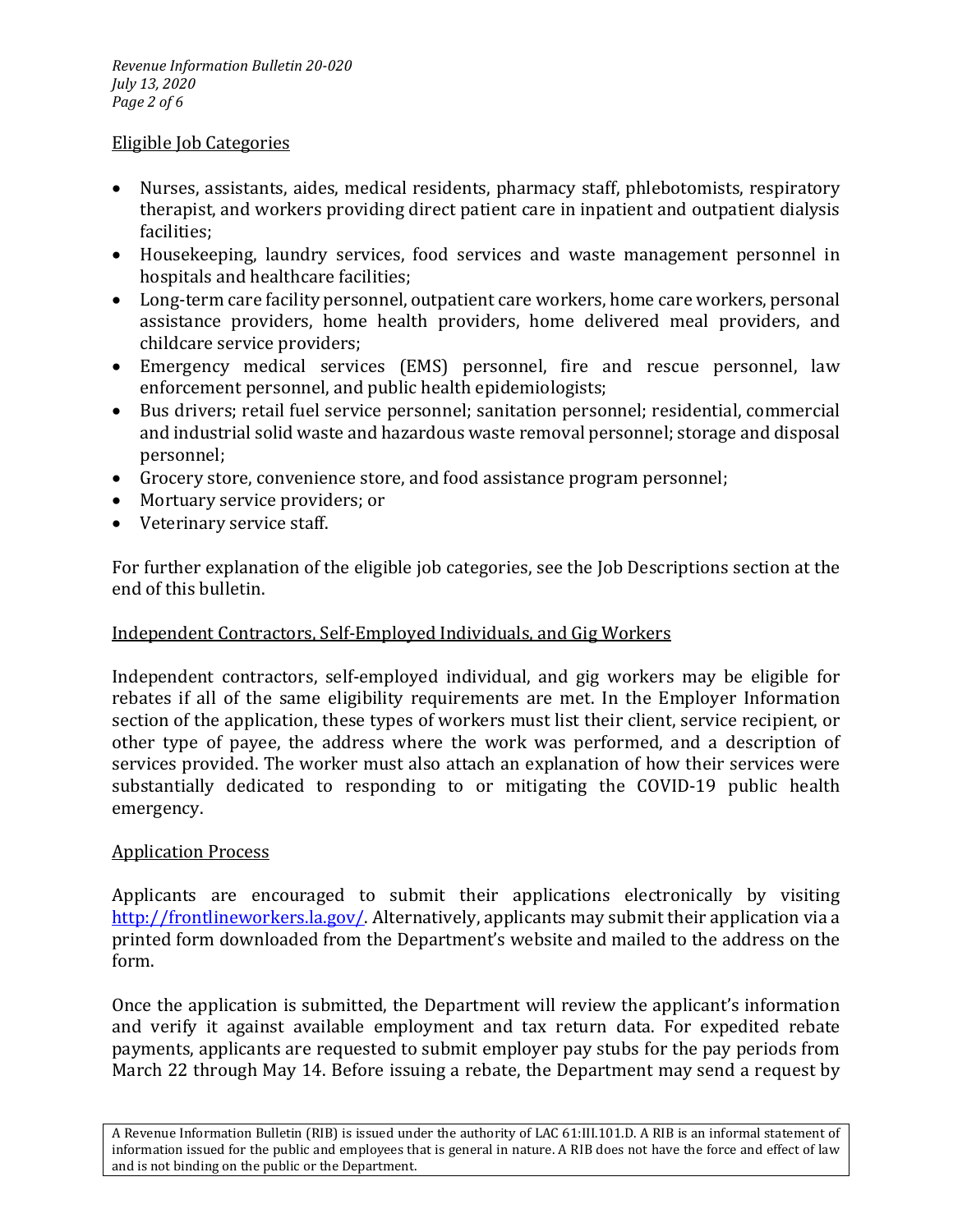*Revenue Information Bulletin 20-020 July 13, 2020 Page 3 of 6*

mail for additional information. The applicant should review the letter carefully and respond as soon as possible to avoid unnecessary delays.

Applicants may request direct deposit of the rebate by completing the required banking information on the application. If banking information is not provided, unreadable, or incomplete, the rebate payment will be issued by paper check.

#### Rebate Program Cap

The Department urges all eligible frontline workers to apply for their rebate as soon as possible. Based on current program funding, the rebates are limited to the first 200,000 applicants. While additional funding may become available later, there is no guarantee that each applicant will receive a disbursement, as rebates are approved on a first-come, firstserved basis.

#### Rebate Offsets

Rebates are generally exempt from seizure by creditors. However, the Department will reduce a rebate payment for outstanding child support obligations as reported by the Department of Children and Family Services or for spousal support obligations.

#### Additional Information

For additional information on the Frontline Workers COVID-19 Hazard Pay Rebate Program, please visit [http://frontlineworkers.la.gov/,](http://frontlineworkers.la.gov/) review the Department's Emergency Rule in [LAC 61:I.1919,](http://revenue.louisiana.gov/LawsPolicies/Final%20ER%20-%20Frontline%20Workers%20COVID-19%20Hazard%20Pay%20Rebate%20-%20Send%20to%20Register.pdf) or contact the Department at (855) 307-3893.

### **Kimberly Lewis Robinson Secretary**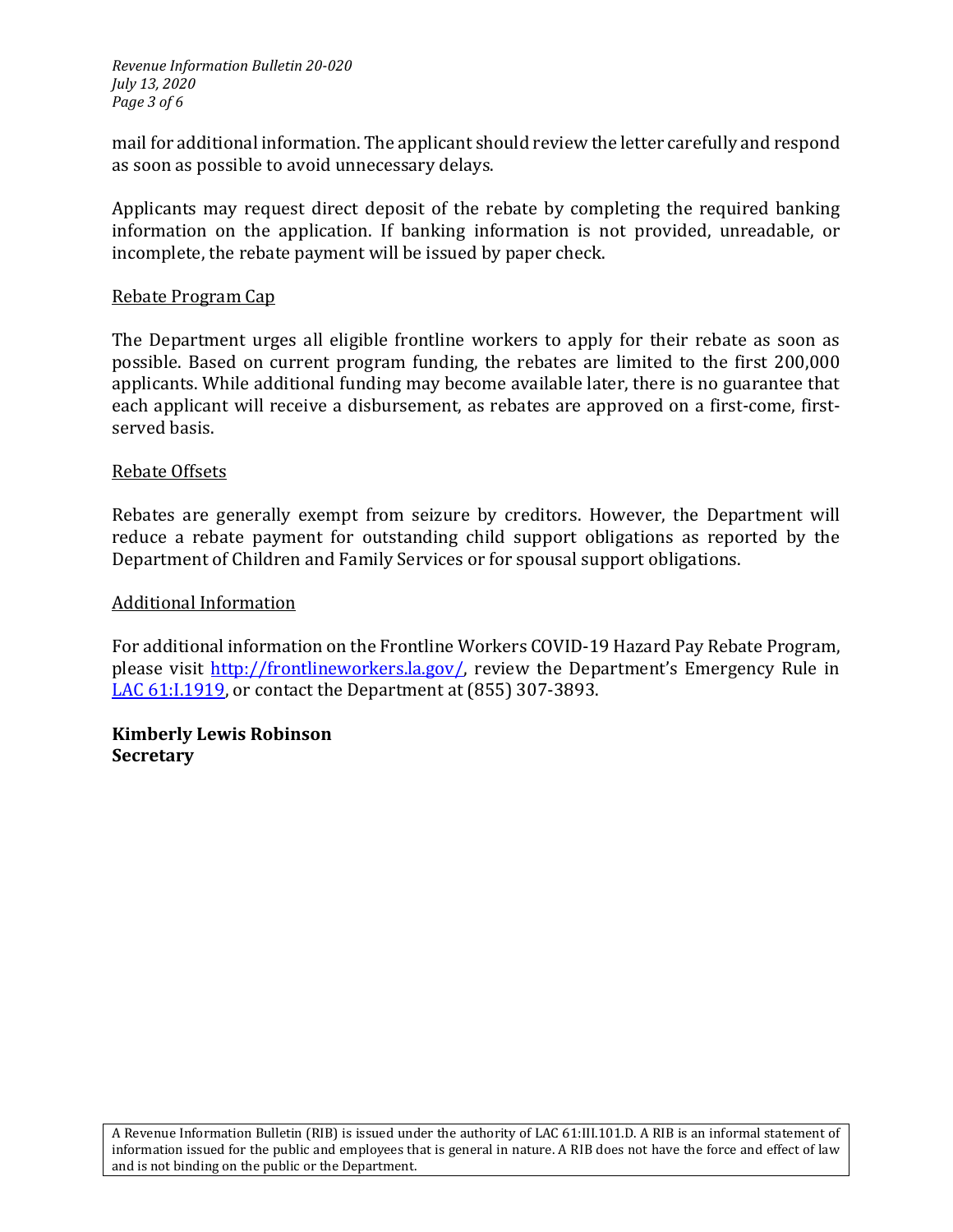# Job Descriptions

| <b>Job/Position</b>                                                                            | <b>Description</b>                                                                                                                                                                                                                                                                                                                                                                         |
|------------------------------------------------------------------------------------------------|--------------------------------------------------------------------------------------------------------------------------------------------------------------------------------------------------------------------------------------------------------------------------------------------------------------------------------------------------------------------------------------------|
| Healthcare                                                                                     |                                                                                                                                                                                                                                                                                                                                                                                            |
| <b>Nurse</b>                                                                                   | Self-explanatory                                                                                                                                                                                                                                                                                                                                                                           |
| Medical assistant or aide                                                                      | Self-explanatory                                                                                                                                                                                                                                                                                                                                                                           |
| Medical resident                                                                               | Self-explanatory                                                                                                                                                                                                                                                                                                                                                                           |
| Pharmacy staff                                                                                 | Workers providing pharmacy services at a medical location or at a<br>drug store.                                                                                                                                                                                                                                                                                                           |
| Phlebotomists                                                                                  | Self-explanatory                                                                                                                                                                                                                                                                                                                                                                           |
| Respiratory therapists                                                                         | Self-explanatory                                                                                                                                                                                                                                                                                                                                                                           |
| Workers providing direct<br>patient care in inpatient<br>and outpatient dialysis<br>facilities | Self-explanatory                                                                                                                                                                                                                                                                                                                                                                           |
| Housekeeping, laundry<br>services in hospitals and<br>healthcare facilities                    | Self-explanatory                                                                                                                                                                                                                                                                                                                                                                           |
| Food services in hospitals<br>and healthcare facilities                                        | Self-explanatory                                                                                                                                                                                                                                                                                                                                                                           |
| Waste management<br>personnel in hospitals and<br>healthcare facilities                        | Self-explanatory                                                                                                                                                                                                                                                                                                                                                                           |
| Long-term care facility<br>personnel                                                           | Workers at Long-term care facilities, residential and community-<br>based providers (e.g. Programs of All-Inclusive Care for the Elderly<br>(PACE), Intermediate Care Facilities for Individuals with<br>Intellectual Disabilities, Psychiatric Residential Treatment<br>Facilities, Religious Nonmedical Health Care Institutions, etc.).                                                 |
| Outpatient care workers                                                                        | Workers including end-stage-renal disease practitioners and staff,<br>Federally Qualified Health Centers, Rural Health Clinics,<br>community mental health clinics, organ transplant/procurement<br>centers, and other ambulatory care settings/providers,<br>comprehensive outpatient rehabilitation facilities, etc.                                                                     |
| Personal assistance<br>providers                                                               | Workers who support activities of daily living for older adults,<br>people with disabilities, and others with chronic health conditions<br>who live independently in the community.                                                                                                                                                                                                        |
| Home health providers                                                                          | Workers who deliver health care services for older adults, people<br>with disabilities, and others with chronic health conditions who<br>live independently in the community with supports and services.<br>Workers providing services such as home health care, at-home<br>hospice, home dialysis, home infusion, etc. including workers<br>providing services as prescribed by a doctor. |
| Home delivered meal<br>providers                                                               | Workers providing home delivered meal for older adults, people<br>with disabilities, and others with chronic health conditions. For                                                                                                                                                                                                                                                        |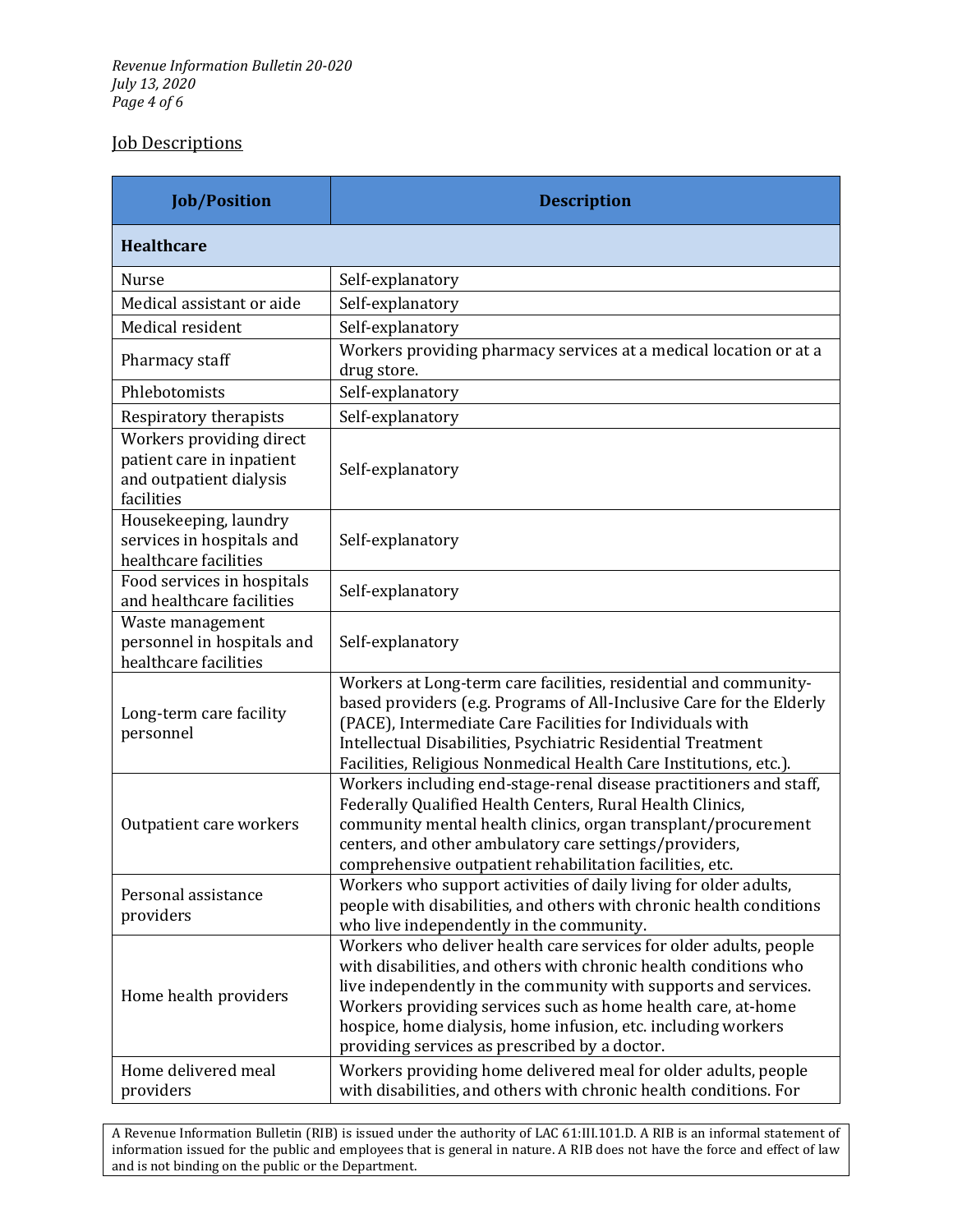|                                                                                                                             | example, Council on Aging meal delivery program, but does not<br>include restaurant meals delivery services or general grocery<br>delivery services.                                                                                                                                                                           |  |
|-----------------------------------------------------------------------------------------------------------------------------|--------------------------------------------------------------------------------------------------------------------------------------------------------------------------------------------------------------------------------------------------------------------------------------------------------------------------------|--|
| Childcare service providers                                                                                                 | Workers providing dependent care services, including childcare,<br>necessary to maintain a comprehensive, supportive environment<br>for individuals and caregivers needing these services.                                                                                                                                     |  |
| Law Enforcement, Public Safety, and Other First Responders                                                                  |                                                                                                                                                                                                                                                                                                                                |  |
| <b>Emergency medical</b><br>services (EMS) personnel                                                                        | Self-explanatory                                                                                                                                                                                                                                                                                                               |  |
| Fire and rescue personnel                                                                                                   | Public, private, and voluntary personnel frontline and management<br>workers, civilian and sworn. This includes air medical service<br>providers (pilots and supporting technicians).                                                                                                                                          |  |
| Law enforcement<br>personnel                                                                                                | Civilian and sworn public front-line and management workers,<br>including private security for essential healthcare, public works<br>and retail establishments.                                                                                                                                                                |  |
| Public health<br>epidemiologists                                                                                            | Workers who study or are an expert in the branch of medicine that<br>deals with the incidence, distribution, and possible control of<br>diseases. Includes workers who search for the cause of disease,<br>identify people who are at risk, determine how to control or stop<br>the spread or prevent it from happening again. |  |
| <b>Public Works</b>                                                                                                         |                                                                                                                                                                                                                                                                                                                                |  |
| Bus drivers                                                                                                                 | Bus drivers and workers who provide or support intercity,<br>commuter, and charter bus service in support of other essential<br>services or functions, including school bus drivers.                                                                                                                                           |  |
| Sanitation personnel                                                                                                        | Workers maintaining the sanitation of residences, businesses and<br>buildings.                                                                                                                                                                                                                                                 |  |
| Residential, commercial,<br>and industrial solid waste<br>and hazardous waste<br>removal, storage and<br>disposal personnel | Workers who support the effective removal, storage, and disposal<br>of residential, industrial, and commercial solid waste and<br>hazardous waste, including landfill operations. This includes<br>workers who support the effective removal, storage and disposal of<br>recyclable material.                                  |  |
| <b>Retail</b>                                                                                                               |                                                                                                                                                                                                                                                                                                                                |  |
| Gas station personnel                                                                                                       | Workers providing services at gas stations and truck stops.                                                                                                                                                                                                                                                                    |  |
| Grocery store, convenience<br>store and pharmacies                                                                          | Workers enabling the sale of human food and beverage products at<br>groceries, pharmacies, convenience stores, meat markets, and<br>other retail, including staff for stocking shelves and displays. This<br>does not include restaurant meals delivery services or general<br>grocery delivery services.                      |  |
| Food assistance program<br>personnel                                                                                        | Government, private, and non-governmental organizations'<br>workers essential for food assistance programs (including school<br>lunch programs). This includes workers at food banks and school<br>meal delivery programs.                                                                                                     |  |